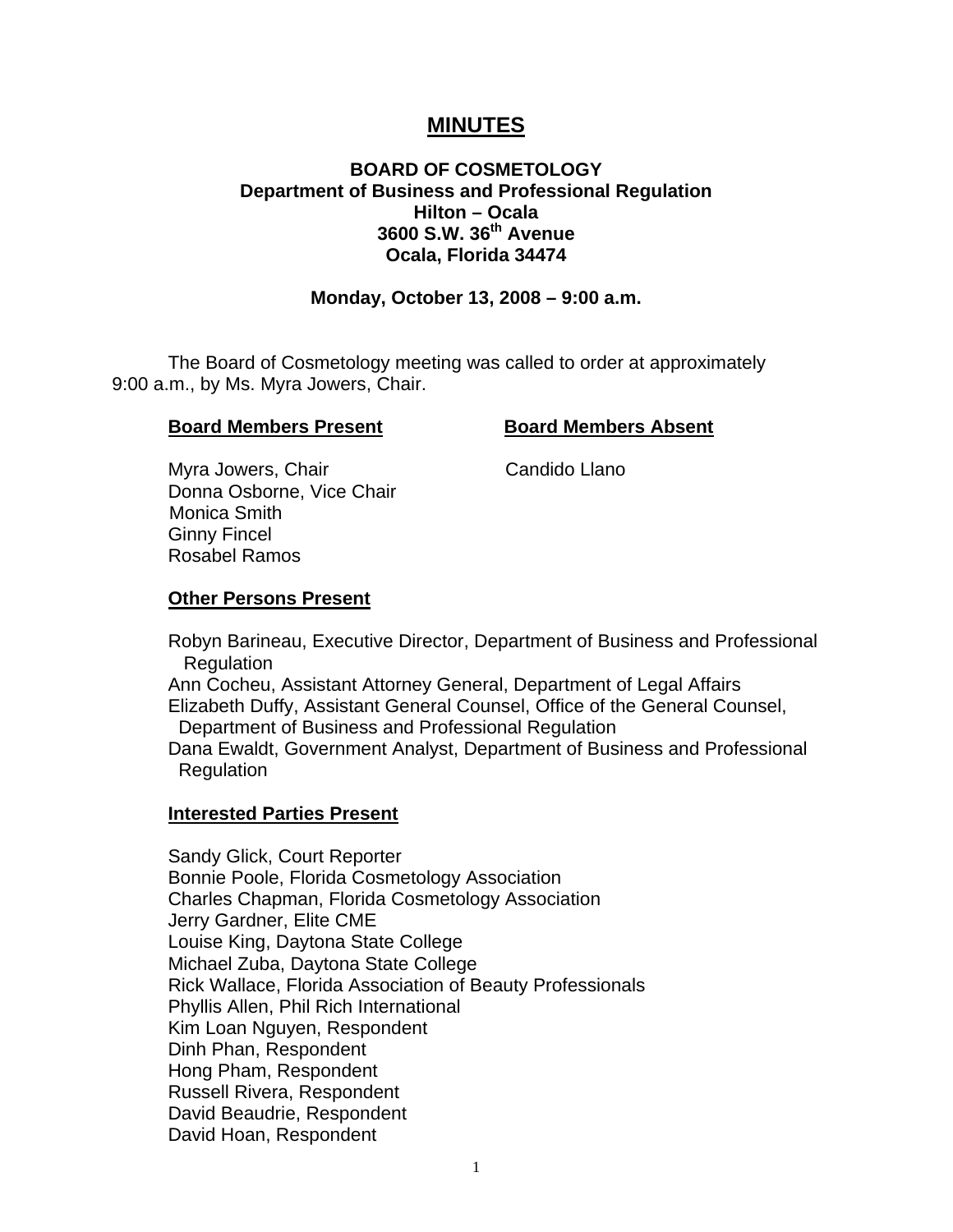#### Phong Deo, Respondent

 The meeting was opened with a roll call and a quorum was established. Chair Jowers noted Mr. Candido Llano's absence from the meeting as unexcused since prior notification was not provided to board staff.

#### **Approval of Minutes: July 28, 2008**

Ms. Donna Osborne, Vice Chair, moved to approve the minutes from the July 28, 2008, board meeting. Ms. Monica Smith seconded the motion. The motion passed unanimously.

#### **Disciplinary Matters**

#### **Motions for Reconsideration**

 Regarding Case No. 2008-001084 against Hair Salon Surprise of Delray Beach, Ms. Elizabeth Duffy, Assistant General Counsel, informed the board that the Petitioner filed a Motion for Reconsideration since the Respondent claimed that the filed Administrative Complaint was not provided to his attorney. Ms. Duffy noted that the Notice of Hearing was forwarded via certified mail to the Respondent and to the Respondent's attorney providing an opportunity to appear. The Respondent nor his attorney were present at the meeting. Chair Jowers asked for a motion to reconsider. Ms. Ginny Fincel moved to deny the Motion for Reconsideration and that the previously filed Final Order remains in effect. Vice Chair Osborne seconded the motion. The motion passed unanimously.

 Regarding Case No. 2007-063386 against Sylvia Sanchez of Palmetto, Ms. Duffy informed the board that the Respondent filed a Motion for Reconsideration stating that she is not the liable salon owner. Vice Chair Osborne moved that the board reconsider the matter. Ms. Smith seconded the Motion for Reconsideration and the motion passed unanimously. Ms. Duffy stated that the Respondent claims not to be the owner of the salon and that she notified the Department in dispute however, records indicate that the notification was not timely. Ms. Sanchez was not present nor represented at the meeting. Ms. Duffy noted further investigation showed that while Ms. Sanchez may not be the current salon owner, the ownership remains within the same family and that the unlicensed activity continues. After discussion, Ms. Fincel moved that the previously filed Final Order remains in effect. Vice Chair Osborne seconded the motion and the motion passed unanimously.

 Regarding Case No. 2007-002990 against Tiffanye A. Williams, d/b/a Platinum Hair Studio of Sanford, Ms. Duffy informed the board that the Respondent filed a Motion for Reconsideration claiming that she is not the owner of the salon. Ms. Williams was not present nor represented at the meeting. Ms. Duffy informed the board that at one of their previous board meetings a case was presented against Ms. Williams' business partner for the same unlicensed salon activity. Chair Jowers asked for a motion to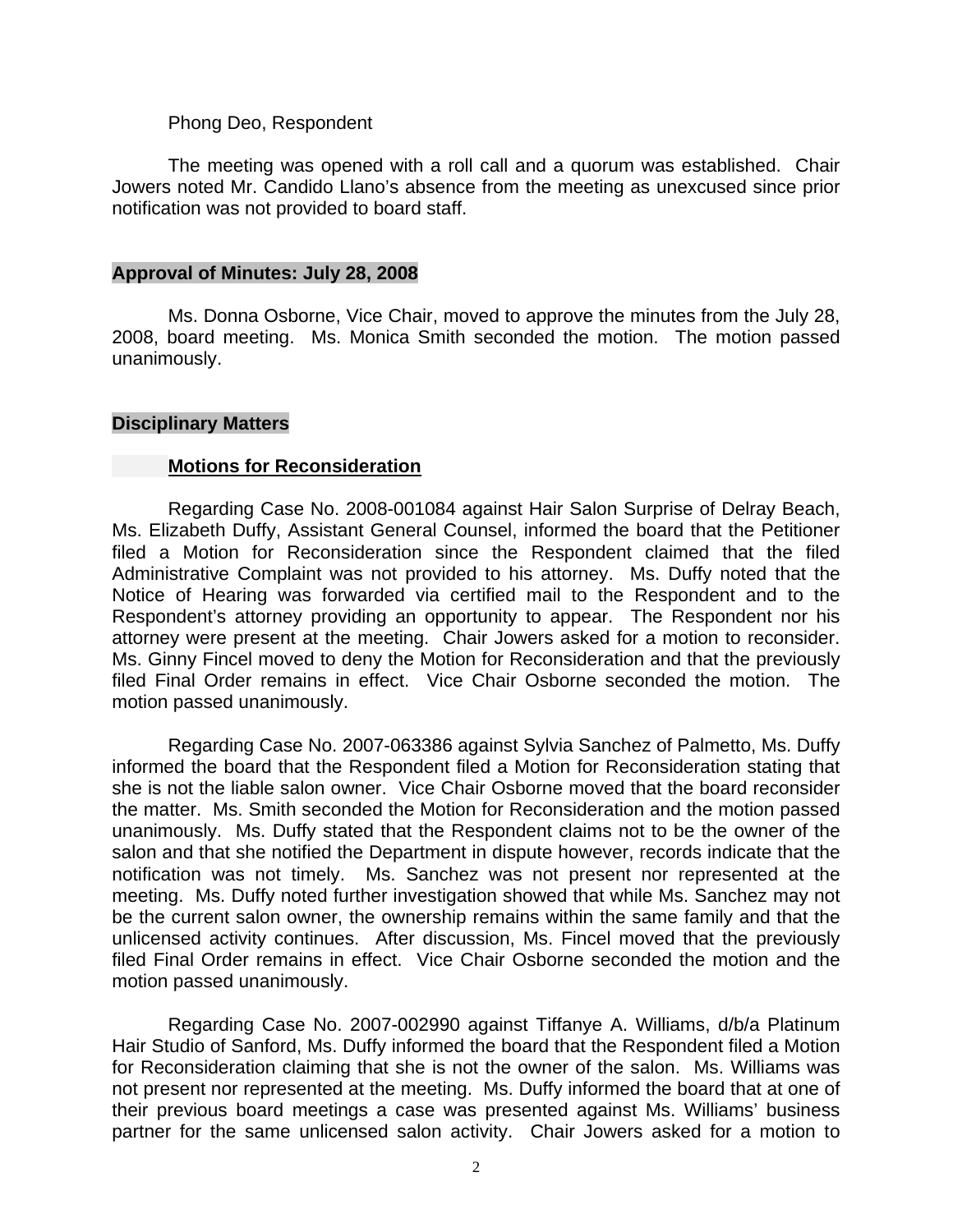reconsider. No motion was given. The previously filed Final Order against Ms. Tiffanye A. Williams, d/b/a Platinum Hair Studio remains in effect.

 Regarding Case No. 2007-014825 against U.S. Nails of Jupiter, Ms. Duffy informed the board that the Respondent's attorney has filed a Motion for Reconsideration. Neither the Respondent nor the Respondent's attorney was present for the meeting. Ms. Duffy noted that the Respondent returned the Election of Rights without dispute and that full payment of the fine and costs has been remitted. Chair Jowers asked for a motion to reconsider. No motion was given. The previously filed Final Order against U.S. Nails remains in effect.

#### **Informal Hearings**

 Regarding Case No. 2007-007707 against Cartoon Cuts of Ft. Lauderdale, Ms. Duffy informed the board that the Respondent had elected an informal hearing in the matter. The Respondent was not present for the meeting. Ms. Duffy presented the department's case in this matter and suggested assessing a fine of \$1,000 and costs of \$131.20. Vice Chair Osborne moved that the board find the Respondent was properly served with the Administrative Complaint, that there was competent and substantial evidence to support the allegations as set forth in the Administrative Complaint and impose a fine of \$1,000 and costs of \$131.20. Ms. Fincel seconded the motion and the motion passed unanimously.

 Regarding Case Nos. 2006-065653 and 2006-065662 against David Beaudrie and International Health & Skin Care institute of Odessa, Ms. Duffy informed the board that the Respondent had elected an informal hearing in the matter. The Respondent, along with his attorney Jeff Brown, was present for the meeting. Mr. Beaudrie was sworn in by the Court Reporter. Ms. Duffy presented the department's case in this matter and suggested assessing a fine of \$500 and costs of \$277.53. Vice Chair Osborne moved that the board find the Respondent was properly served with the Administrative Complaint, that there was competent and substantial evidence to support the allegations as set forth in the Administrative Complaint and impose a fine of \$500 and costs of \$277.53 plus one year probation and that Mr. Beaudrie is to attend all cosmetology board meetings during the probation period. Ms. Fincel seconded the motion and the motion passed unanimously.

 Regarding Case Nos. 2007-065782 and 2007-065860 against Excellent Nails and Hong Thu Pham of Orlando, Ms. Duffy informed the board that the Respondent had elected an informal hearing in this matter. Ms. Hong Pham was present for the meeting and was sworn in by the Court Reporter. Ms. Duffy presented the department's case in this matter and suggested assessing a fine of \$500 and costs of \$69.32. Ms. Duffy noted that the fine and costs have been paid in full. Ms. Smith moved that the board find the Respondent was properly served with the Administrative Complaint, that there was competent and substantial evidence to support the allegations as set forth in the Administrative Complaint and impose a fine of \$500 and costs of \$69.32. Vice Chair Osborne seconded the motion and the motion passed unanimously.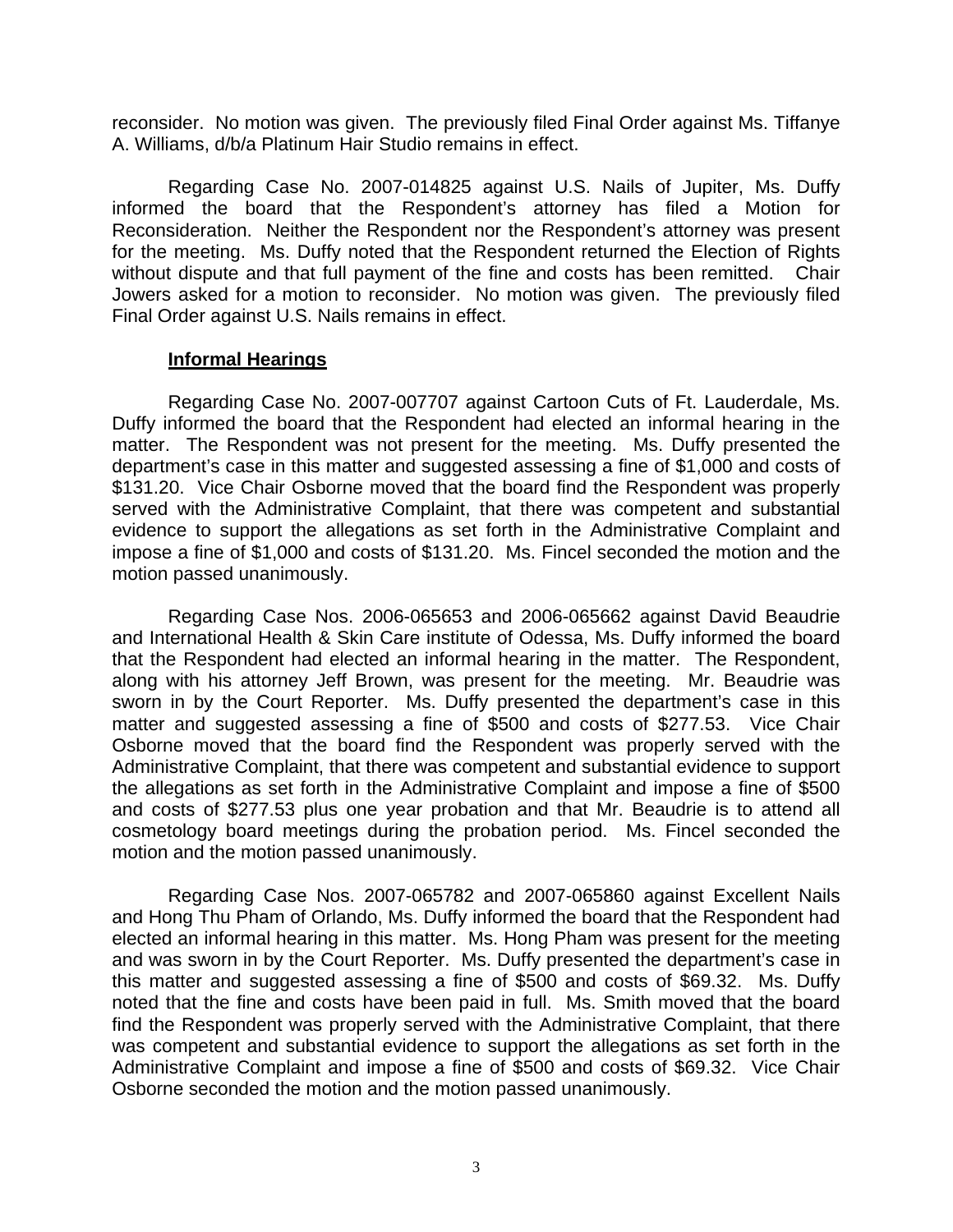Regarding Case No. 2008-007728 against Lily Nails & Spa of Boca Raton, Ms. Duffy informed the board that the Respondent had elected an informal hearing in this matter. Kim Loan Nguyen was present for the meeting and was sworn in by the Court Reporter. Ms. Duffy presented the department's case in this matter and suggested assessing a fine of \$1,000 and costs of \$81.27. Vice Chair Osborne moved that the board find the Respondent was properly served with the Administrative Complaint, that there was competent and substantial evidence to support the allegations as set forth in the Administrative Complaint and impose a fine of \$1,000 and costs of \$81.27. Ms. Fincel seconded the motion and the motion passed unanimously.

 Regarding Case Nos. 2007-043234 and 2007-043356 against Short Cuts Salon and Alphonso Brat of West Palm Beach, Ms. Duffy informed the board that the Respondent had elected an informal hearing in this matter however the Respondent was not present for the meeting. Ms. Duffy presented the department's case in this matter and suggested assessing a fine of \$3,000 and costs of \$159.59. Vice Chair Osborne moved that the board find the Respondent was properly served with the Administrative Complaint, that there was competent and substantial evidence to support the allegations as set forth in the Administrative Complaint and impose a fine of \$3,000 and costs of \$159.59 to be paid over a period of six months, with the first payment of \$159.59 due within 30 days of the Final Order and five monthly payments of \$500 each. Ms. Fincel seconded the motion and the motion passed unanimously.

 Regarding Case No. 2007-064746 against Sky High Salon & Barber Shop of Orlando, Ms. Duffy informed the board that the Respondent had elected an informal hearing in this matter however, the Respondent was not present for the meeting. Ms. Duffy presented the department's case in this matter and suggested assessing a fine of \$4,500 and costs of \$41.22. Vice Chair Osborne moved that the board find the Respondent was properly served with the Administrative Complaint, that there was competent and substantial evidence to support the allegations as set forth in the Administrative Complaint and impose a fine of \$4,500 and costs of \$41.22 to be paid over a period of nine months, with the first payment of \$541.22 due within 30 days of the final order and eight monthly payments of \$500 each. The Respondent's salon license will be suspended for two years, however, the suspension is stayed. Should the Respondent fail to comply with the payment agreement or should there be an unsuccessful inspection over the next two years, the stay will be lifted and the license will immediately be suspended until the two years has expired.

 Unless otherwise stated, by appropriate motion the board found that the Respondent was properly served with the Administrative Complaint and elected not to dispute the alleged facts, that there was competent and substantial evidence to support the allegations, that the Respondent committed the offenses as outlined in the Administrative Complaint, and imposed the penalties shown below:

**DK Nails & Spa and Yen T. Nguyen; Sarasota** Case Nos. 2008-011436 and 2008-011431 \$500 fine and \$78.40 costs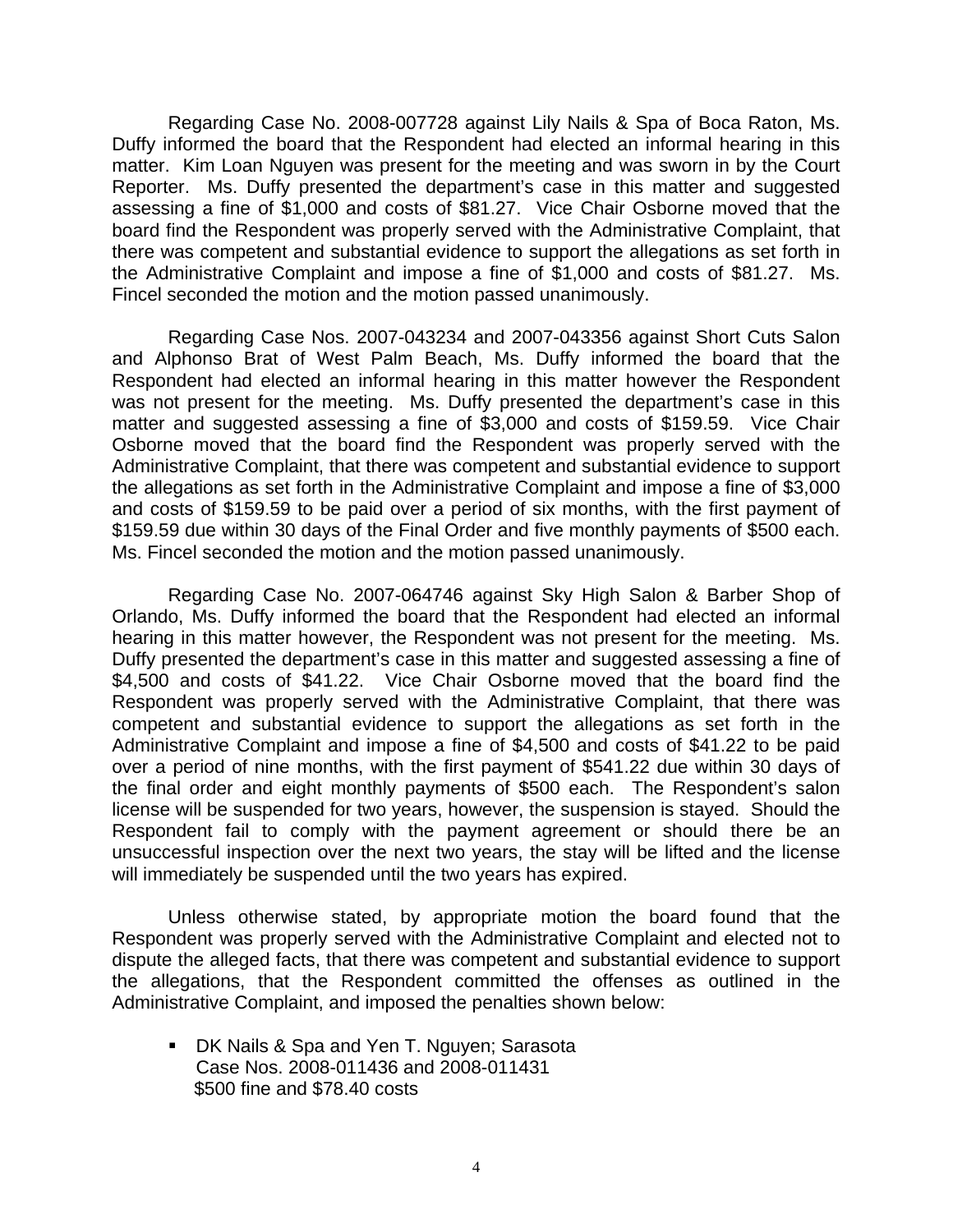- **Janie Stachowicz; Altamonte Springs**  Case No. 2007-048759 \$500 fine and \$206.72 costs
- Robert Ortiz, d/b/a Underground Cuts; Orlando Case Nos. 2007-009897 and 2007-009890 \$1,500 fine and \$22.29 costs

#### **Motions for Waiver of Rights and Final Order**

 Regarding Case No. 2007-003213 against Binh Ngo of Vero Beach, Ms. Duffy presented the department's case and suggested assessing a fine of \$1,500, costs of \$130.81 and publication costs of \$448.44. The Respondent was not present for the meeting. Vice Chair Osborne moved that the board find that the Respondent was properly served with the Administrative Complaint, the Respondent failed to respond within 21 days thereby waiving their right to elect a hearing in the matter, that the board accept the allegations as stated in the Administrative Complaint and adopt them as the findings of fact and conclusions of law of the board and impose a fine of \$1,500, costs of \$130.81 and publication costs of \$448.44 to be paid over a period of six months with the first payment of \$579.25 due within 30 days of the final order and five monthly payments of \$300 each. In addition, the Respondent's nail specialist registration, FV566616, shall be suspended for one year with the suspension being stayed and Mr. Ngo shall be placed on one year probation. Failure to comply with the terms of the payment plan shall result in lifting of the stay and the license will be suspended immediately. Ms. Fincel seconded the motion. The motion passed unanimously.

 Regarding Case No. 2008-003021 against Caroline's Variety Store and Beauty Salon of Miami, Ms. Duffy presented the department's case and suggested assessing a fine of \$1,450 and costs of \$40.41. The Respondent was not present for the meeting. Vice Chair Osborne moved that the board find that the Respondent was properly served with the Administrative Complaint, the Respondent failed to respond within 21 days thereby waiving their right to elect a hearing in the matter, that the board accept the allegations as stated in the Administrative Complaint and adopt them as the findings of fact and conclusions of law of the board and impose a fine of \$1,450 and costs of \$40.41 to be paid over a period of six months with the first payment of \$90.41 due within 30 days of the final order and five monthly payments of \$280 each. In addition, the Respondent's cosmetology salon license, CE9960281, shall be suspended for one year but the suspension shall be stayed. The Respondent's cosmetology salon shall be inspected quarterly on a random basis. Failure to comply with the payment plan or to have an unsuccessful inspection shall result in the lifting of the stay, and the license will be suspended immediately. Ms. Fincel seconded the motion and the motion passed unanimously.

 Regarding Case No. 2007-031399 against Grigorio's Studios Beauty Salon of Kissimmee, Ms. Duffy presented the department's case and suggested assessing a fine of \$2,000 and costs of \$125.09. The Respondent was not present for the meeting. Vice Chair Osborne moved that the board find that the Respondent was properly served with the Administrative Complaint, the Respondent failed to respond within 21 days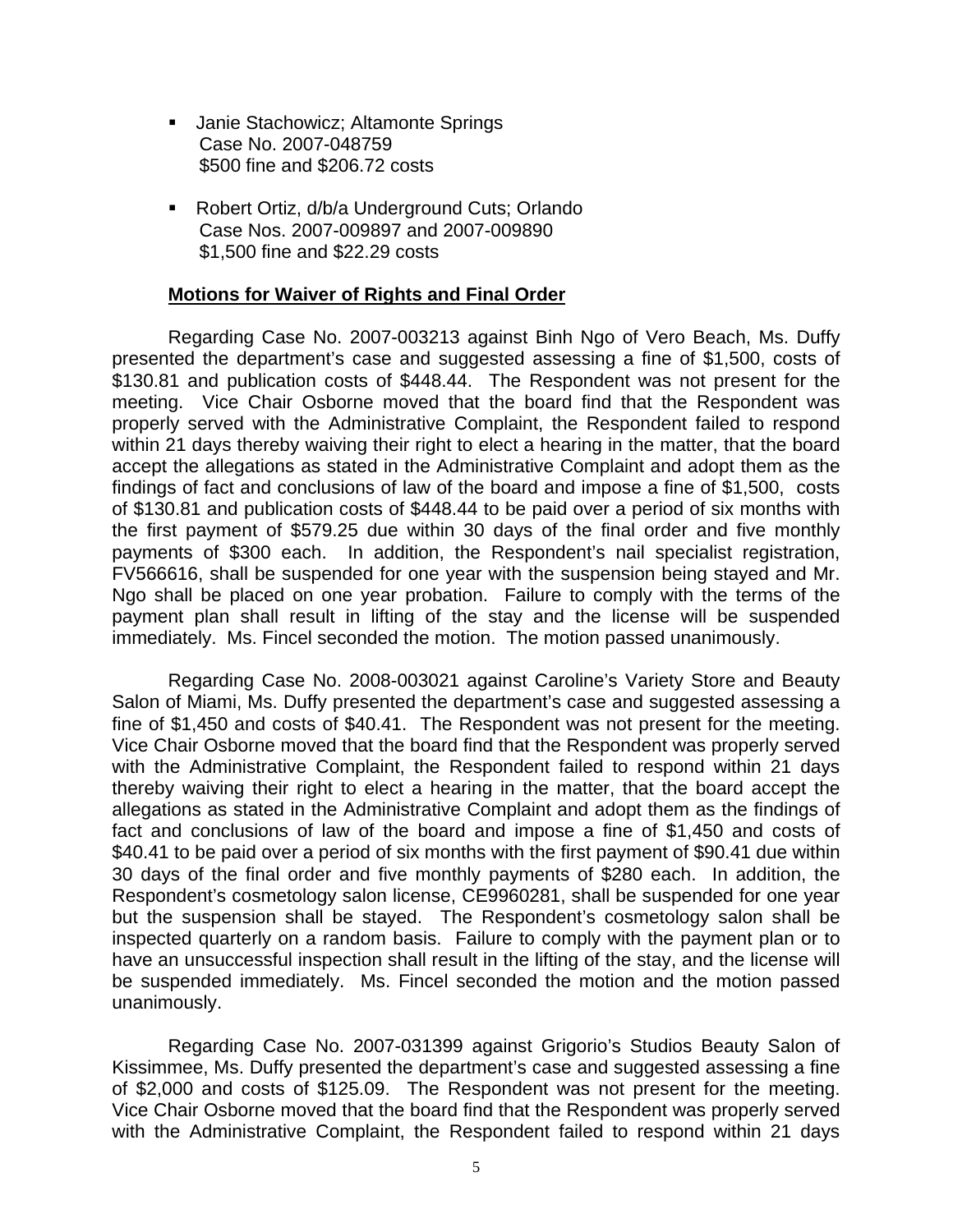thereby waiving their right to elect a hearing in the matter, that the board accept the allegations as stated in the Administrative Complaint and adopt them as the findings of fact and conclusions of law of the board and impose a fine of \$2,000 and costs of \$125.09 to be paid over a period of six months with the first payment of \$125.09 due within 30 days of the final order and five monthly payments of \$400 each. In addition, the Respondent's cosmetology salon license shall be suspended for one year but the suspension shall be stayed. The Respondent's cosmetology salon shall be inspected quarterly on a random basis. Failure to comply with the payment plan or have an unsuccessful inspection shall result in the lifting of the stay and the license will be suspended immediately. Ms. Fincel seconded the motion and the motion passed unanimously.

 Regarding Case No. 2008-09190 against In The Cut of Tampa, Ms. Duffy presented the department's case and suggested assessing a fine of \$2,600 and costs of \$83.59. Mr. Russell Rivera was present for the meeting and was sworn in by the Court Reporter. Mr. Rivera informed the board that the salon was no longer in business but he was willing to pay the fine and costs. Vice Chair Osborne moved that the board find that the Respondent was properly served with the Administrative Complaint, the Respondent failed to respond within 21 days thereby waiving their right to elect a hearing in the matter, that the board accept the allegations as stated in the Administrative Complaint and adopt them as the findings of fact and conclusions of law of the board and impose a fine of \$2,600 and costs of \$83.59 to be paid over a period of six months with the first payment of \$183.59 due within 30 days of the final order and five monthly payments of \$500 each. Ms. Fincel seconded the motion and the motion passed unanimously.

 Regarding Case No. 2008-013132 against Lisa Zamora of Seminole, Ms. Duffy presented the department's case and suggested assessing a fine of \$1,000 and costs of \$74.12. The Respondent was not present or represented for the meeting. Vice Chair Osborne moved that the board find that the Respondent was properly served with the Administrative Complaint, the Respondent failed to respond within 21 days thereby waiving their right to elect a hearing in the matter, that the board accept the allegations as stated in the Administrative Complaint and adopt them as the findings of fact and conclusions of law of the board and impose a fine of \$1,000 and costs of \$74.12, plus the Respondent's nail specialist registration will be place on one year probation during which time she will be required to obey all laws and rules of the Board or be subject to further disciplinary action including suspension or revocation. Ms. Fincel seconded the motion. The motion passed unanimously.

 Regarding Case No. 2007-029866 against Mastercuts #994 of Jensen Beach, Ms. Duffy presented the department's case and suggested assessing a fine of \$1,000 and costs of \$131.20. Ms. Duffy informed the board that the fine and costs have been paid in full. The Respondent was not present or represented for the meeting. Vice Chair Osborne moved that the board find that the Respondent was properly served with the Administrative Complaint, the Respondent failed to respond within 21 days thereby waiving their right to elect a hearing in the matter, that the board accept the allegations as stated in the Administrative Complaint and adopt them as the findings of fact and conclusions of law of the board and impose a fine of \$1,000 and costs of \$131.20. In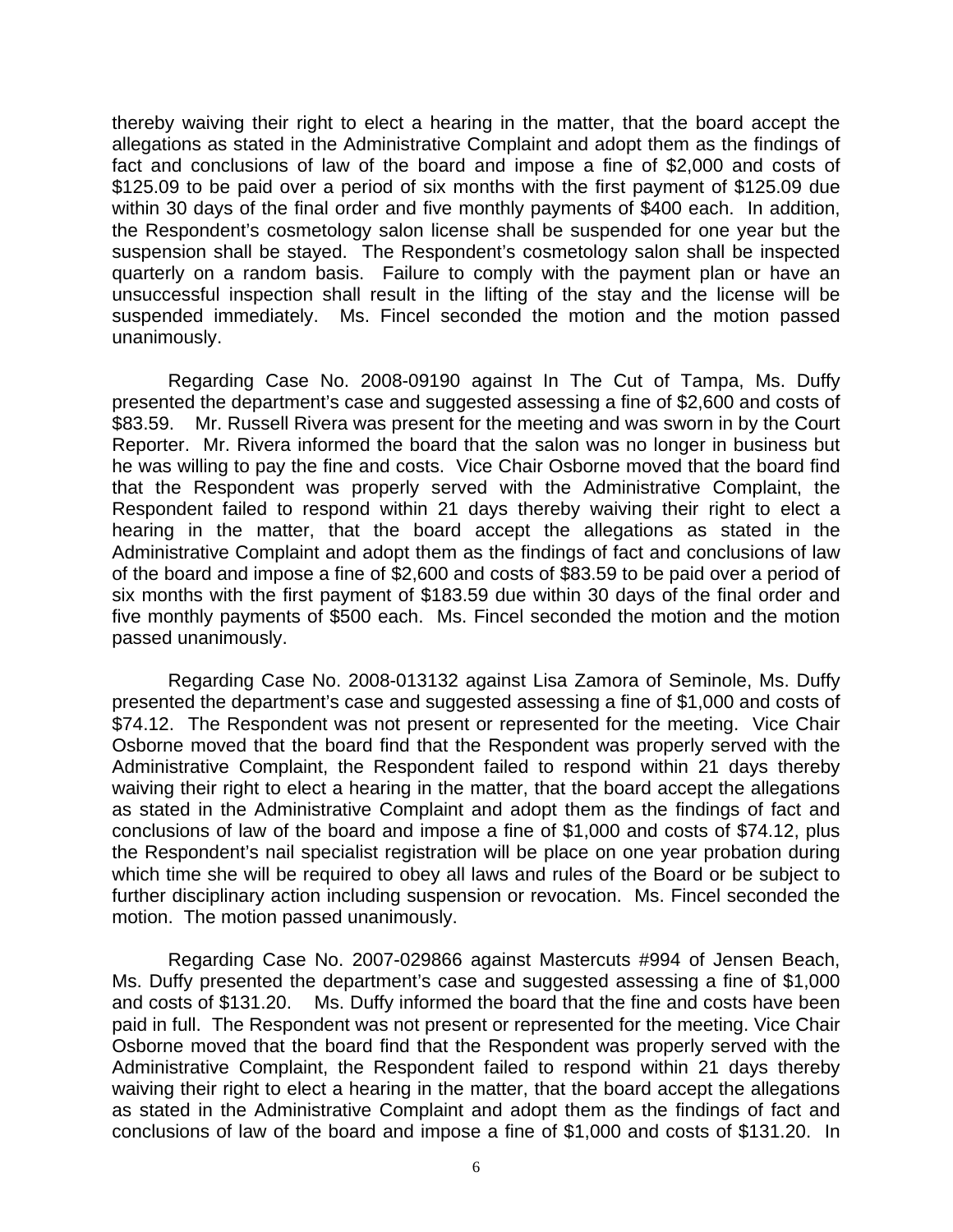addition, the Respondent shall be subject to random inspections over the next year to ensure compliance with all laws and rules. Ms. Fincel seconded the motion and the motion passed unanimously.

 Regarding Case No. 2006-062129 against My Hair Salon of Ormond Beach, Ms. Duffy presented the department's case and suggested assessing a fine of \$500 and costs of \$558.92. The Respondent was not present or represented for the meeting. Vice Chair Osborne moved that the board find that the Respondent was properly served with the Administrative Complaint, the Respondent failed to respond within 21 days thereby waiving their right to elect a hearing in the matter, that the board accept the allegations as stated in the Administrative Complaint and adopt them as the findings of fact and conclusions of law of the board and impose a fine of \$500 and costs of \$558.92. In addition, the Respondent's cosmetology salon license shall be suspended for one year but the suspension shall be stayed. The Respondent's cosmetology salon shall be inspected quarterly on a random basis. Failure to comply with the payment of the fine and costs or an unsuccessful inspection shall result in the lifting of the stay and the license will be suspended immediately. Ms. Fincel seconded the motion and the motion passed unanimously.

 Regarding Case No. 2007-033421 against The Hot Spot Barber Shop in St. Cloud, Ms. Duffy presented the department's case and suggested assessing a fine of \$1,500 and costs of \$149.06. Ms. Duffy informed the board that the fine and costs have been paid in full. The Respondent was not present for the meeting. Vice Chair Osborne moved that the board find that the Respondent was properly served with the Administrative Complaint, the Respondent failed to respond within 21 days thereby waiving their right to elect a hearing in the matter, that the board accept the allegations as stated in the Administrative Complaint and adopt them as the findings of fact and conclusions of law of the board and increase the imposed fine to \$3,000 plus costs of \$149.06. In addition, the Respondent's cosmetology salon license shall be suspended for one year but the suspension shall be stayed. The Respondent's cosmetology salon shall be inspected quarterly on a random basis. Failure to comply with the payment of the fine or an unsuccessful inspection shall result in the lifting of the stay and the license will be suspended immediately. Ms. Fincel seconded the motion and the motion passed unanimously.

 Regarding Case Nos. 2007-046729 and 2007-046732 against Ultimate Nail and Huyen Rich Pham of St. Petersburg, Ms. Duffy presented the department's case and suggesting assessing a fine of \$1,000 and costs of \$91.88. Ms. Duffy informed the board that the fine and costs have been paid in full. The Respondent was not present or represented for the meeting. Ms. Fincel moved that the board find that the Respondent was properly served with the Administrative Complaint, the Respondent failed to respond within 21 days thereby waiving their right to elect a hearing in the matter, that the board accept the allegations as stated in the Administrative Complaint and adopt them as the findings of fact and conclusions of law of the board and impose a fine of \$1,000 and costs of \$91.88. In addition, the Respondent's cosmetology salon license shall be suspended for one year but the suspension shall be stayed. The Respondent's cosmetology salon shall be inspected quarterly on a random basis. An unsuccessful inspection shall result in the lifting of the stay and the license will be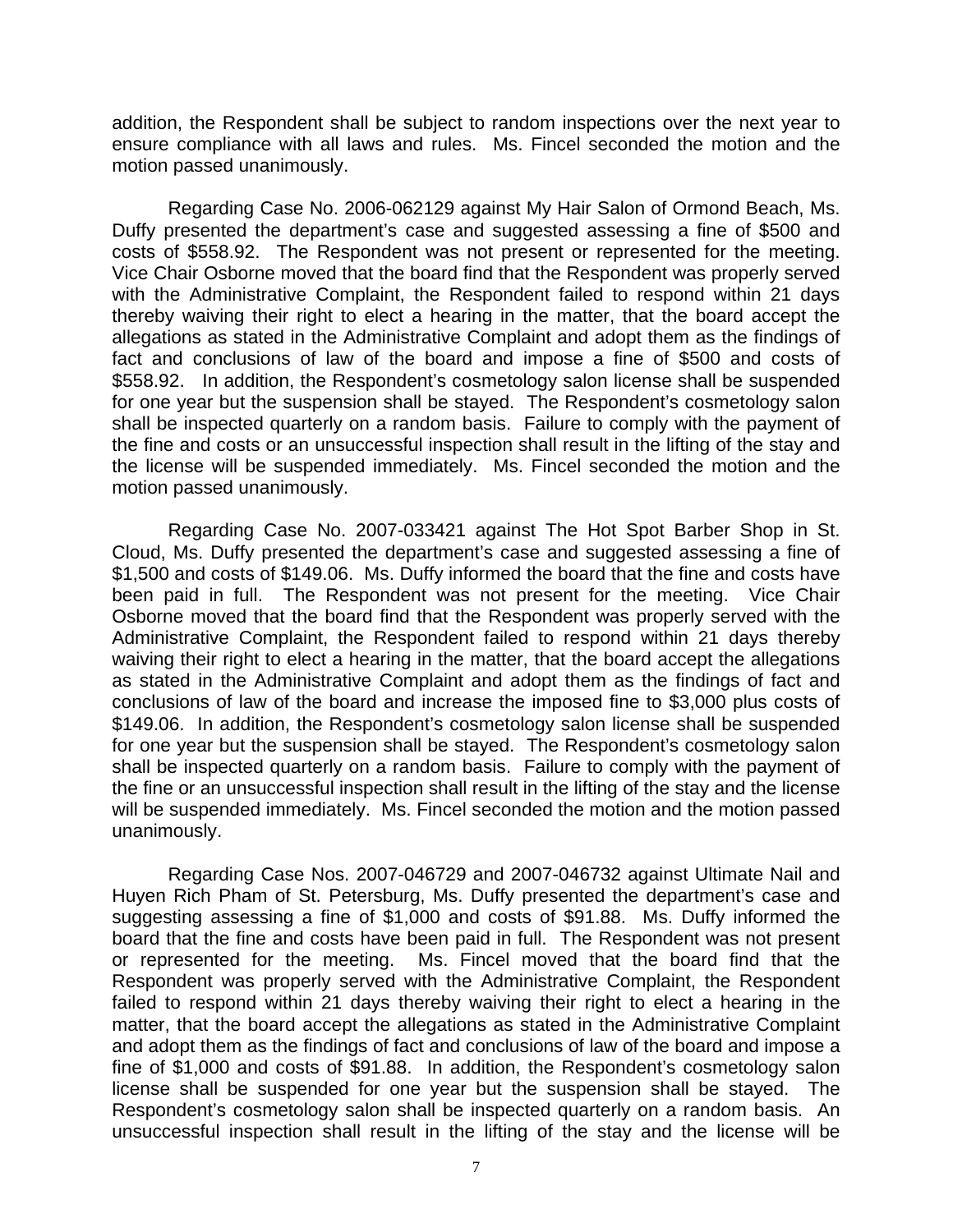suspended immediately. Vice Chair Osborne seconded the motion and the motion passed unanimously. Vice Chair Osborne moved that the nail specialist registration of Huyen Bich Pham shall be suspended for one year but the suspension shall be stayed. Huyen Bich Pham shall be subject to quarterly random inspections. An unsuccessful inspection shall result in the lifting of the stay and the nail specialist registration will be suspended immediately.

 Regarding Case No. 2007-020983 against Vu Tuan Nguyen of Palm Beach Gardens, Ms. Duffy presented the department's case and suggested assessing a fine of \$2,000 and costs of \$121.70. Ms. Duffy informed the board that the fine and costs have been paid in full. The Respondent was not present for the meeting. Ms. Fincel moved that the board find that the Respondent was properly served with the Administrative Complaint, the Respondent failed to respond within 21 days thereby waiving their right to elect a hearing in the matter, that the board accept the allegations as stated in the Administrative Complaint and adopt them as the findings of fact and conclusions of law of the board and impose a fine of \$2,000 and costs of \$121.70, plus the Respondent's nail specialist registration will be placed on one year probation during which time the Respondent will be required to obey all laws and rules of the Board or be subject to further disciplinary action including suspension or revocation. Vice Chair Osborne seconded the motion. The motion passed unanimously.

 Regarding Case No. 2005-058705 against Spa Nails Tan & Hair Place of Oviedo, Ms. Duffy presented the department's case and suggested assessing a fine of \$500, costs of \$222.48 and license revocation due to history of non-compliance. The Respondent was not present for the meeting. Vice Chair Osborne moved that the board find that the Respondent was properly served with the Administrative Complaint, the Respondent failed to respond within 21 days thereby waiving their right to elect a hearing in the matter, that the board accept the allegations as stated in the Administrative Complaint and adopt them as the findings of fact and conclusions of law of the board and impose a fine of \$500, costs of \$222.48 and license revocation. Ms. Fincel seconded the motion. The motion passed unanimously.

 Unless otherwise stated, by appropriate motion the board found that the Respondent was properly served with the Administrative Complaint, the Respondent failed to respond within 21 days thereby waiving their right to elect a hearing in this matter, the board accepted the allegations as stated in the Administrative Complaint and adopted them as the findings of fact and conclusions of law of the board, and imposed the penalties shown below:

- Jaline Renae McMillian; Orlando Case No. 2007-057710 \$500 fine and \$140.09 costs
- **Khady's African Hair Braiding; Orlando** Case No. 2006-041650 \$250 fine and \$39.64 costs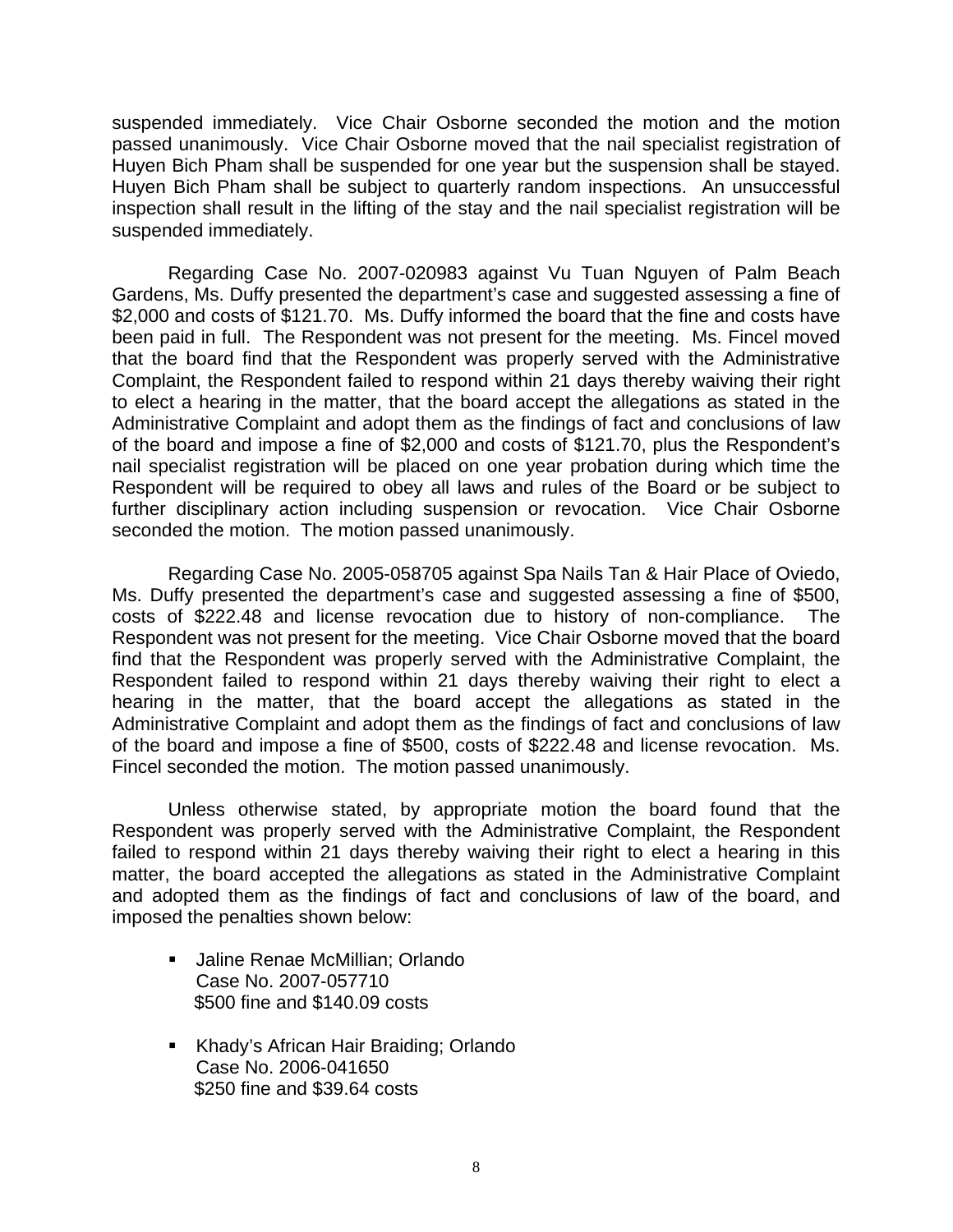- **Example Image Center; Labelle** Case No. 2007-057904 \$500 fine and \$124.97 costs
- **Maxine Margareta Trowers-Pena; Ft. Lauderdale** Case No. 2007-064934 \$500 fine and \$120.33 costs
- **Melissa Wheeling Massage & Skin Care; Ft. Myers** Case No. 2007-037514 \$500 fine and \$476.63 costs
- Phuong Van Vo and Cindy Thi Duong; Defuniak Springs Case Nos. 2008-011933 and 2008-011936 \$500 fine and \$171.25 costs
- **Sanh Van Bui and Citrus Nails & Day Spa; Tampa** Case Nos. 2008-014059 and 2008-014061 \$500 fine and \$69.02 costs
- Samanthia Denmark: Orlando Case No. 2007-052628 \$1,000 fine and \$258.55 costs
- **Signature Salon & Spa and Joe Nguyen; Vero Beach** Case Nos. 2008-010216 and 2007-039438 \$1,000 fine and \$116.81 costs
- **Svetlana N. Paulson; West Palm Beach** Case No. 2007-030548 \$1,350 fine and \$380.65 costs
- **Tuyet T. Nguyen; Panama City** Case No. 2007-052343 \$500 fine and \$46.69 costs
- **Jenny Natural Hair Salon; North Miami** Case No. 2008-003012 \$500 fine

## **Settlement Stipulations**

 Regarding Case No. 2008-005168 against New York Nails of Lake Worth, Ms. Duffy presented the department's case and suggested assessing a fine of \$1,000 and costs of \$85.46. Ms. Duffy informed the board that the fine and costs have been paid. Ms. Dinh Pham was present and sworn in by the Court Reporter. Ms. Smith moved that the board adopt the stipulation of the parties as the board's final action in this matter and incorporate it and all its terms into a final order. Vice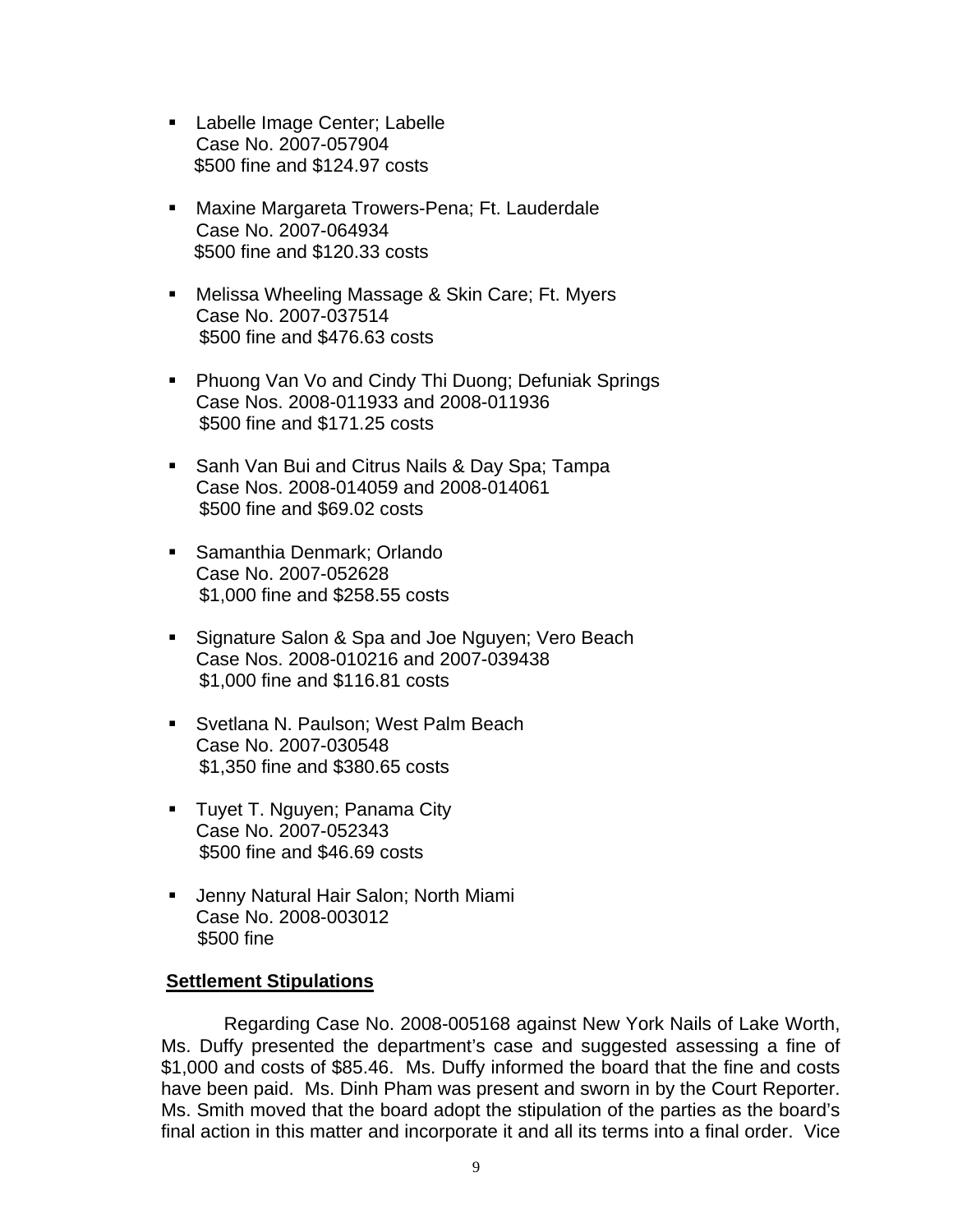Chair Osborne seconded the motion and the motion passed unanimously.

 Unless otherwise stated, by appropriate motion the board found the Respondent to have committed the offenses as alleged in the Administrative Complaint and adopted the Stipulation of the parties as the board's final action regarding a penalty to be imposed on the Respondent as follows:

- **Leann Nail Salon; St. Petersburg** Case No. 2007-051827 \$1,000 fine and \$106.95 costs
- **Bleck's Beauty Centers, Inc.; Miami** Case No. 2008-003017 \$1,500 fine and \$40.41 costs
- **Jocelyn Gorges; St. Petersburg** Case Nos. 2008-005673 and 2008-005677 \$1,000 fine and \$115.22 costs
- **Sunny Nails; Estero** Case No. 2008-009262 \$1,000 fine and \$85.02 costs
- Vernon M. Smith, III, d/b/a Salon 41; Dunnellon Case Nos. 2008-009936 and 2008-001386 \$500 fine and \$232.04 costs

## **Department Attorney Report**

Ms. Duffy informed the board that as of October 10, 2008, there were 270 open cosmetology cases in the legal section.

## **Applications**

## **Application for Licensure**

Karen Ann Abe

 The licensure application for Ms. Karen Ann Abe was brought before the board for review since the background information on the application reflected that Ms. Abe was arrested for aggravated child abuse in 2003. Previously, Ms. Abe held cosmetology license CL232522 which went null and void as of November 1, 2005. Ms. Abe was not present for the meeting. After review, Chair Jowers moved that the board deny the licensure application based on the lack of explanation and verification as to the disposition of the case and of the Department of Children and Families' investigation. Vice Chair Osborne seconded the motion. The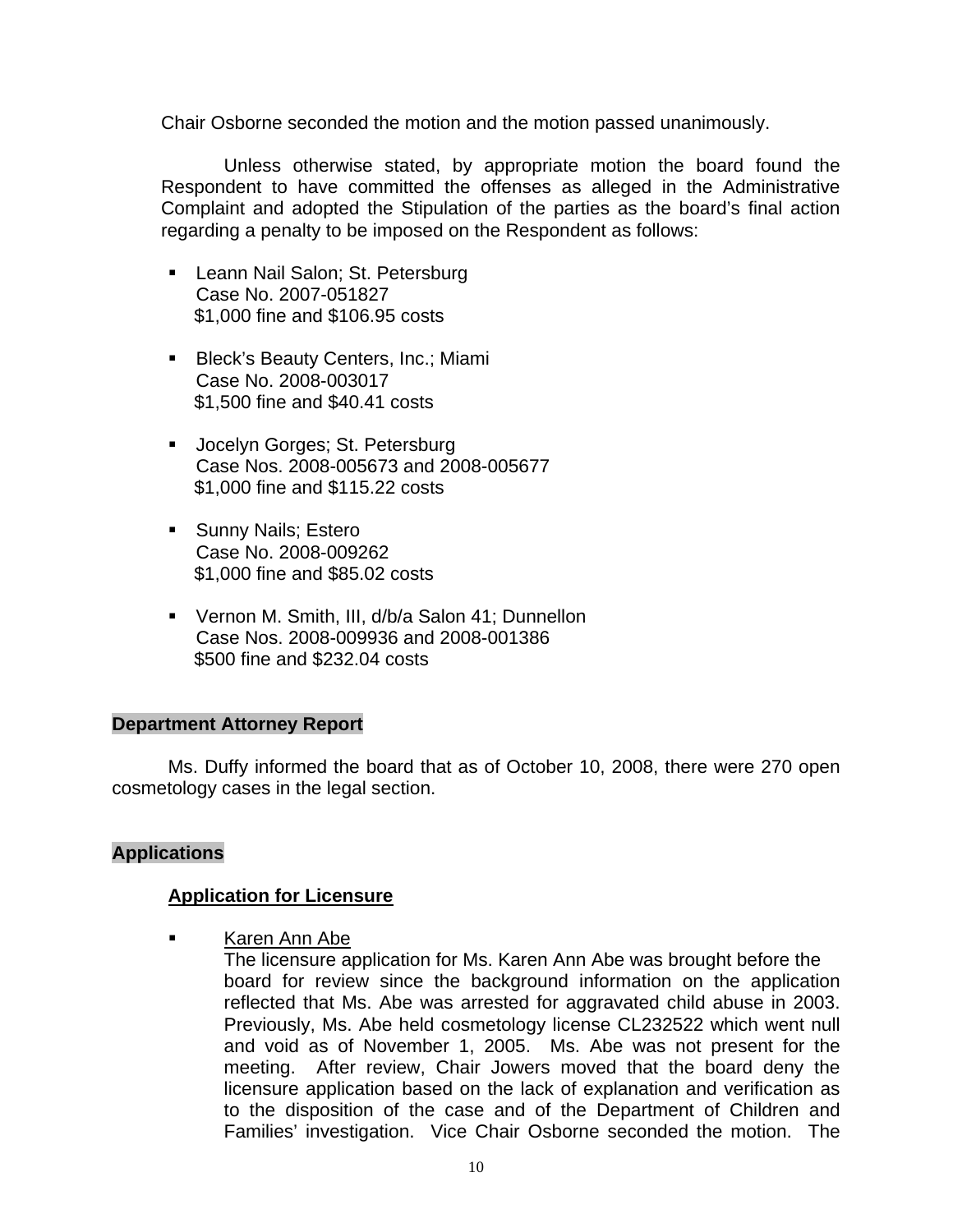motion passed unanimously.

# **Applications for Hair Braiding Courses**

**Designer's Touch** 

After review and discussion of the course application, Ms. Fincel moved to approve the application with the contingency of removing irrelevant material such as avian flu, material safety data sheets, MMA, and various references to the practice of cosmetology. The corrected course material should be provided to the Executive Director within 30 days of the notice. Chair Jowers seconded the motion. The motion passed unanimously.

# **Florida Academy of Health & Beauty, Inc.**

After review and discussion of the course application, Ms. Fincel moved to deny the application based on references as to diagnosis of scalp conditions, use of sharp instruments and various undefined terms such as PSWS and Arnetor Pili. Ms. Smith seconded the motion and the motion passed unanimously.

Gloria Menard

 After review and discussion of the course application, Vice Chair Osborne moved to approve the application. Ms. Smith seconded the motion and the motion passed unanimously.

## Janice Moore

 After review and discussion of the course application, Vice Chair Osborne moved to approve the application. Ms. Smith seconded the motion and the motion passed unanimously.

# Oasis Hair Braiding Certification

After review and discussion of the course application, Ms. Fincel moved to approve the application with the contingency of removing the outdated sanitization methods such as use of alcohol or phenol, inappropriate reference to sterilization of manicure implements and the reference material is outdated. The corrected course material should be provided to the Executive Director within 30 days of the notice. Ms. Smith seconded the motion and the motion passed unanimously.

## **Phil Rich International Locks, Braids & Weaves**

Ms. Phyllis Allen was present for the meeting. After review and discussion of the course application, Vice Chair Osborne moved to approve the application. Ms. Smith seconded the motion and the motion passed unanimously.

## **That's The Cut Marketing Firm, Inc.** After review and discussion of the course application, Chair Jowers moved to deny the application based on inappropriate and irrelevant information such as use of lancets, disease references, nervous cell production, black-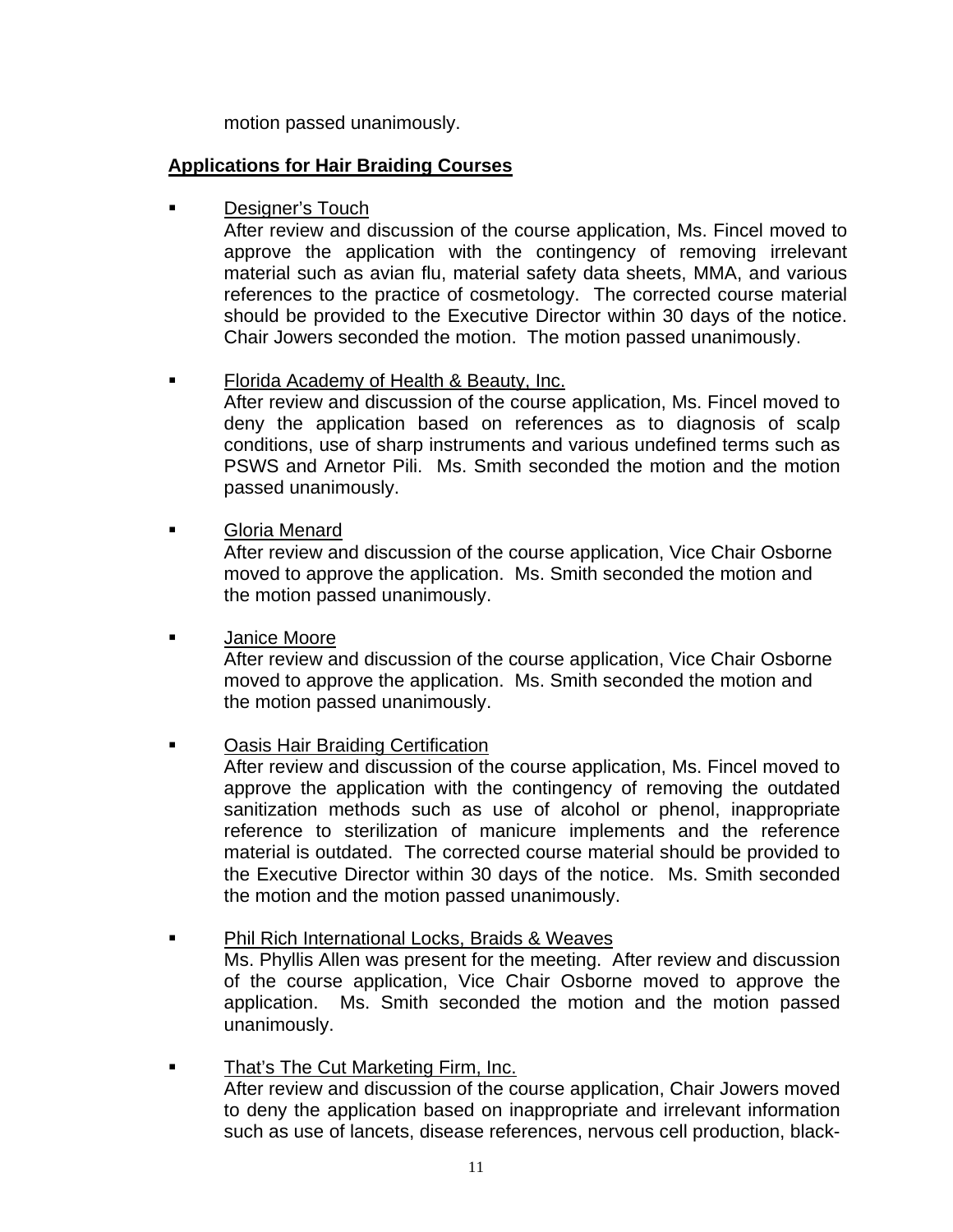head removal, an improper reference to old Florida cosmetology laws and rules, an incorrect reference to use of alcohol and phenol as a disinfecting agent and the self examination contained information irrelevant to the practice of hair braiding in Florida. Vice Chair Osborne seconded the motion and the motion passed unanimously.

- Bonita Springs School After review and discussion of the course application, Vice Chair Osborne moved to approve the application. Ms. Smith seconded the motion and the motion passed unanimously.
- Divine Image Braiding Academy

After review and discussion of the course application, Ms. Fincel moved to approve the application with a contingency of adding the information of Rule 61G5-31.002, Florida Administrative Code, that under certain conditions a registered hair braider is permitted to perform hair braiding services in a location other than a licensed cosmetology salon. Chair Jowers seconded the motion and the motion passed unanimously.

Gigi's Beauty

After review and discussion of the course application, Chair Jowers moved to deny the application based on irrelevant subject matter such as Lyme disease, incorrect reference to alcohol and phenol as disinfecting agents and the material did not include the required course outline or objectives. Ms. Smith seconded the motion and the motion passed unanimously.

Jeff's Hair Care

After review and discussion of the course application, Vice Chair Osborne moved to approve the application. Ms. Smith seconded the motion and the motion passed unanimously.

## **Applications for Hair Wrapping Courses**

- Phil Rich International Locks, Braids & Weaves Ms. Allen was present for the meeting. After review and discussion of the course application, Vice Chair Osborne moved to approve the application. Ms. Smith seconded the motion and the motion passed unanimously.
- That's The Cut Marketing Firm, Inc.

After review and discussion of the course application, Chair Jowers moved to deny the application based on inappropriate and irrelevant information such as use of lancets, disease references, nervous cell production, blackhead removal, an improper reference to old Florida cosmetology laws and rules, an incorrect reference to use of alcohol and phenol as a disinfecting agent and the self examination contained information irrelevant to the practice of hair braiding in Florida. Vice Chair Osborne seconded the motion and the motion passed unanimously.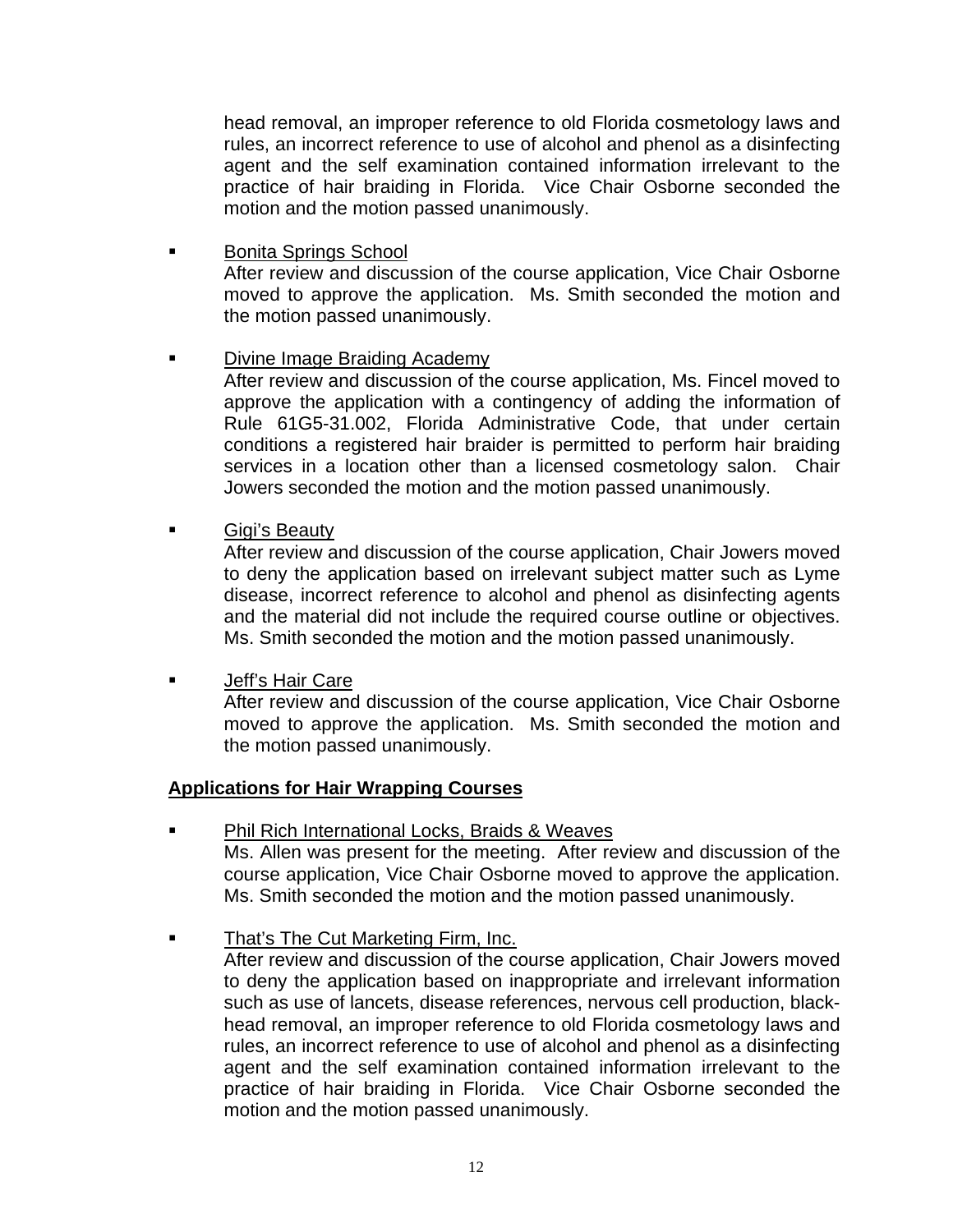- Bonita Springs School
	- After review and discussion of the course application, Vice Chair Osborne moved to approve the application. Ms. Fincel seconded the motion and the motion passed unanimously.

# **Applications for Body Wrapping Courses**

That's The Cut Marketing Firm, Inc.

After review and discussion of the course application, Chair Jowers moved to deny the application based on inappropriate and irrelevant information such as use of lancets, disease references, nervous cell production, blackhead removal, an improper reference to old Florida cosmetology laws and rules, an incorrect reference to use of alcohol and phenol as a disinfecting agent and the self examination contained information irrelevant to the practice of hair braiding in Florida. Vice Chair Osborne seconded the motion and the motion passed unanimously.

■ Rita Pizzo

After review and discussion of the course application, Vice Chair Osborne moved to approve the application with the contingency of correcting the incorrect reference to the "Department of Registration" contained in the course objective. Ms. Smith seconded the motion. The motion passed unanimously.

**Example 2** Celebrity School of Beauty

The body wrapping course application was denied by the board at the July 28, 2008, board meeting based on the outdated reference material and the Florida laws and rules section did not reflect the most current information. The course application was resubmitted with corrections. After review of the course application, Vice Chair Osborne moved that the board set aside the denial and approve the application. Ms. Smith seconded the motion. The motion passed unanimously.

**Bonita Springs School** After review and discussion of the course application, Ms. Smith moved to approve the application. Vice Chair Osborne seconded the motion and the motion passed unanimously.

# **Initial HIV/AIDS Courses**

- Phil Rich International Locks, Braids & Weaves Ms. Allen was present for the meeting. After review and discussion of the course application, Vice Chair Osborne moved to approve the application. Ms. Smith seconded the motion and the motion passed unanimously.
- Celebrity School of Beauty The body wrapping course application was denied by the board at the July 28, 2008, board meeting based on the outdated reference material and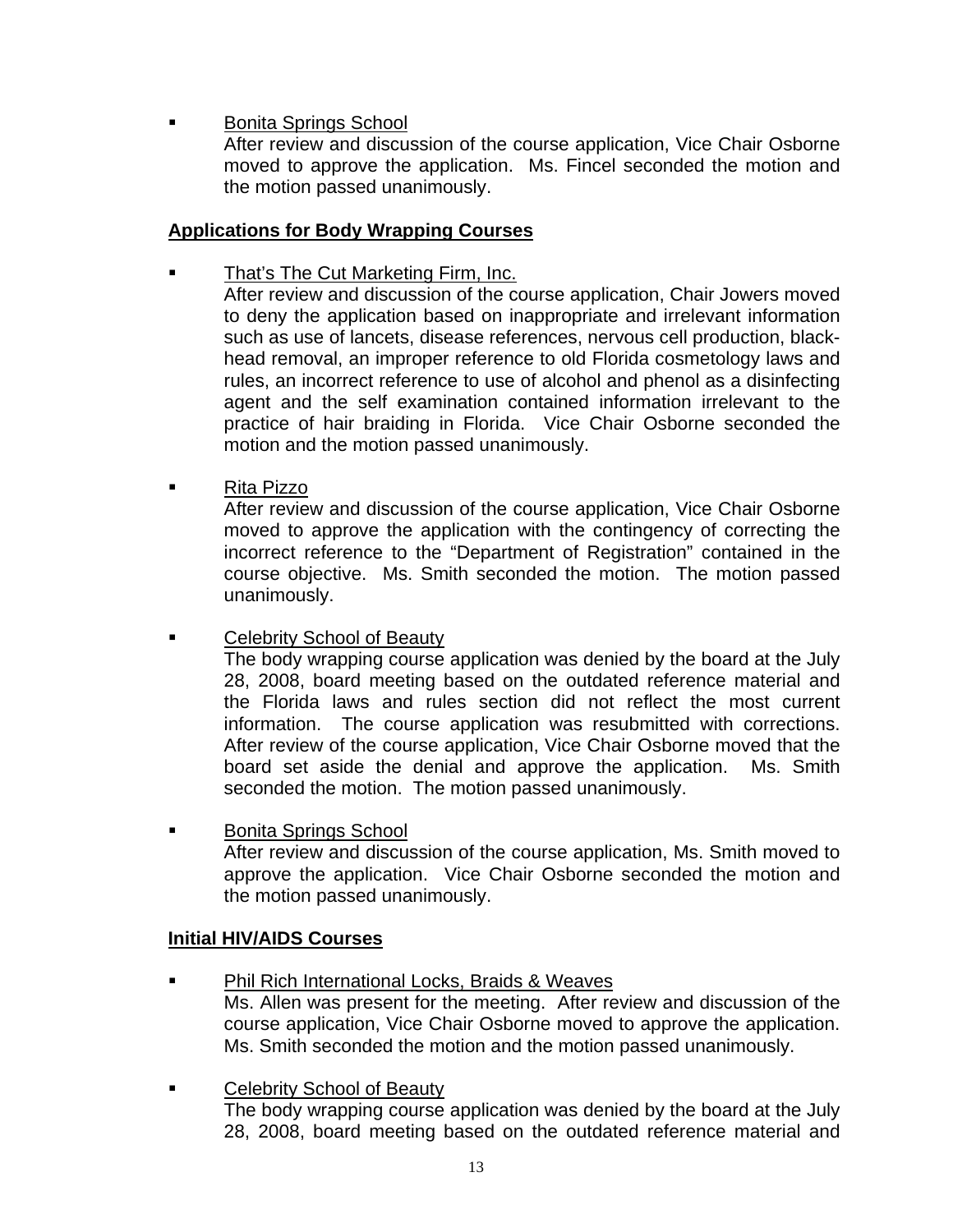the Florida laws and rules section did not reflect the most current information. The course application was resubmitted with corrections. After review of the course application, Chair Jowers moved that the board set aside the denial and approve the application. Vice Chair Osborne seconded the motion. The motion passed unanimously.

 Daytona State College After review and discussion of the course application, Vice Chair Osborne moved to approve the application. Ms. Smith seconded the motion and the motion passed unanimously.

# **Continuing Education Provider and Course Applications**

Elite CME, Inc.

Course Application

 16-Hour CE Course for Cosmetologists – 16 Hours Home Study and Internet

Mr. Jerry Gardner was present for the meeting. After review and discussion of the course application, Vice Chair Osborne moved to approve the application. Ms. Smith seconded the motion and the motion passed unanimously.

■ Elite CME, Inc.

Course Application

 16-Hour CE Course for Estheticians – 16 Hours Home Study and Internet

Mr. Gardner was present for the meeting. After review and discussion of the course application, Ms. Smith moved to approve the application with the contingency of adding a statement to clarify that a registered facial specialist or licensed cosmetologist is not permitted to perform Botox ® injections as Botox ® injections must be performed by a licensed medical doctor. Vice Chair Osborne seconded the motion and the motion passed unanimously.

**Elite CME, Inc.** 

Course Application

16-Hour CE Course for Nail Technicians - 16 Hours Home Study and Internet

Mr. Gardner was present for the meeting. After review and discussion of the course application, Vice Chair Osborne moved to approve the application. Ms. Smith seconded the motion and the motion passed unanimously.

**Florida Cosmetology Association**  Course Renewal Application 16-Hour Home Study Course – 16 Hours Home Study and Internet Ms. Bonnie Poole was present for the meeting. After review, Vice Chair Osborne moved to approve the application with the contingency of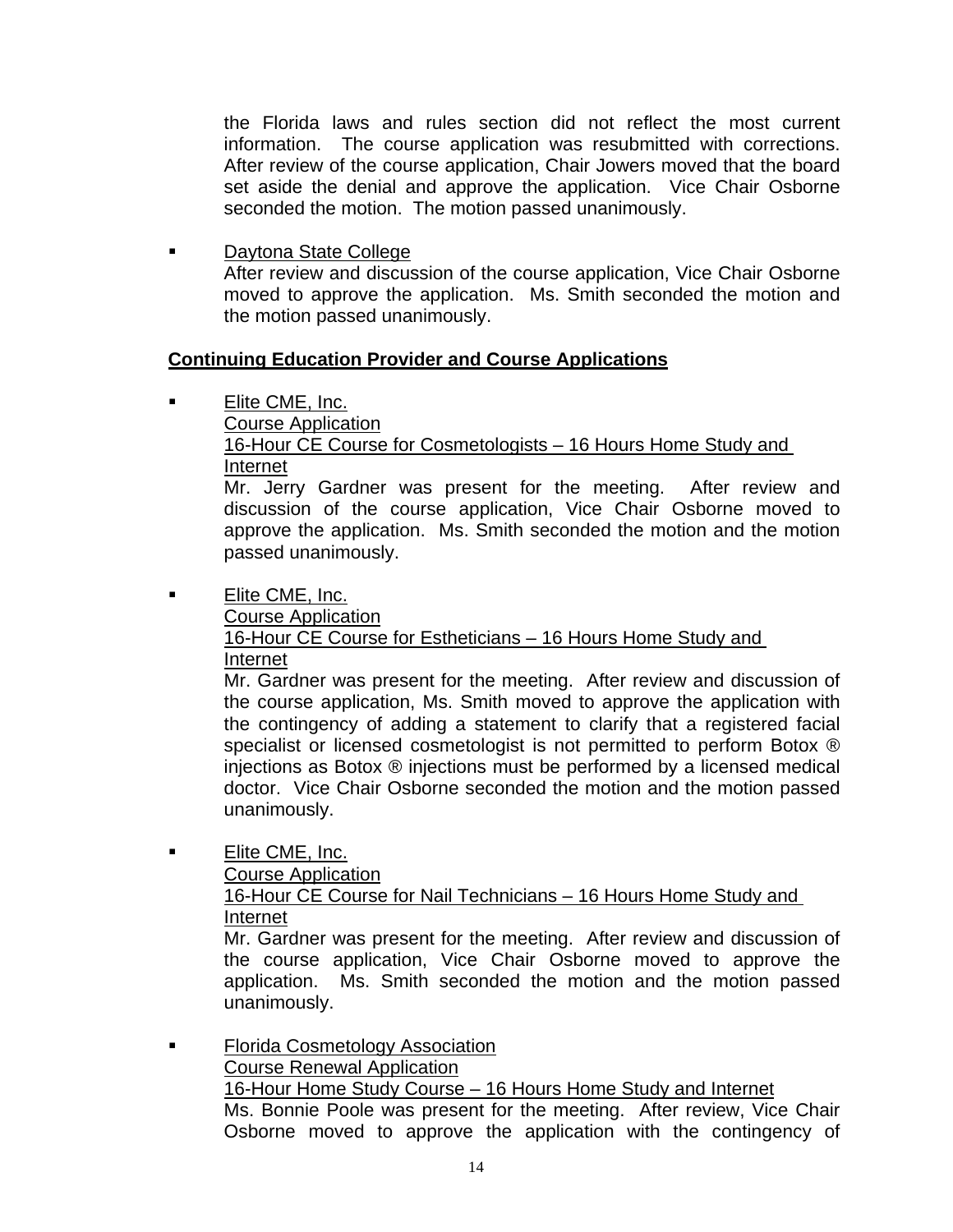updating the Florida laws and rules section to reflect the most current information and include dates on the reference material. The corrected course material should be provided to the Executive Director within 30 days of the notice. Ms. Smith seconded the motion and the motion passed unanimously.

 The Bramham Institute Provider Application Course Application Dr. Vodder's Manual Lymph Drainage Basic Neck & Face - 4 Hours Live Group Study

After review and discussion of the provider application, Vice Chair Osborne moved to approve the application. Ms. Smith seconded the motion and the motion passed unanimously.

Vice Chair Osborne moved that the board approve the continuing education course application based on the contingency of adding dates to the reference material. Ms. Smith seconded the motion and. The motion passed unanimously.

- **The Bramham Institute**  Provider Application Course Application Dr. Vodder's Manual Lymph Drainage Advanced Neck & Face – 4 Hours Live Group Study After review of the course, Vice Chair Osborne moved that the board approve the continuing education course application based on the contingency of adding dates to the reference material. Ms. Smith seconded the motion and. The motion passed unanimously.
- COEContinuingEducation.com Course Application

16-Hour Cosmetology Composition – 16 Hours Internet

After review and discussion of the provider application, Vice Chair Osborne moved to approve the application. Ms. Fincel seconded the motion. The motion passed unanimously.

After review and discussion of the course application, Vice Chair Osborne moved to deny the application since the course text was recognized from the Milady cosmetology textbook, however, the publication is not included in the resource reference material section and the Florida laws and rules section does not reflect the most current information. Ms. Fincel seconded the motion and the motion passed unanimously.

 COEContinuingEducation.com Course Application 16-Hour Esthetician Composition – 16 Hours Internet After review and discussion of the course application, Vice Chair Osborne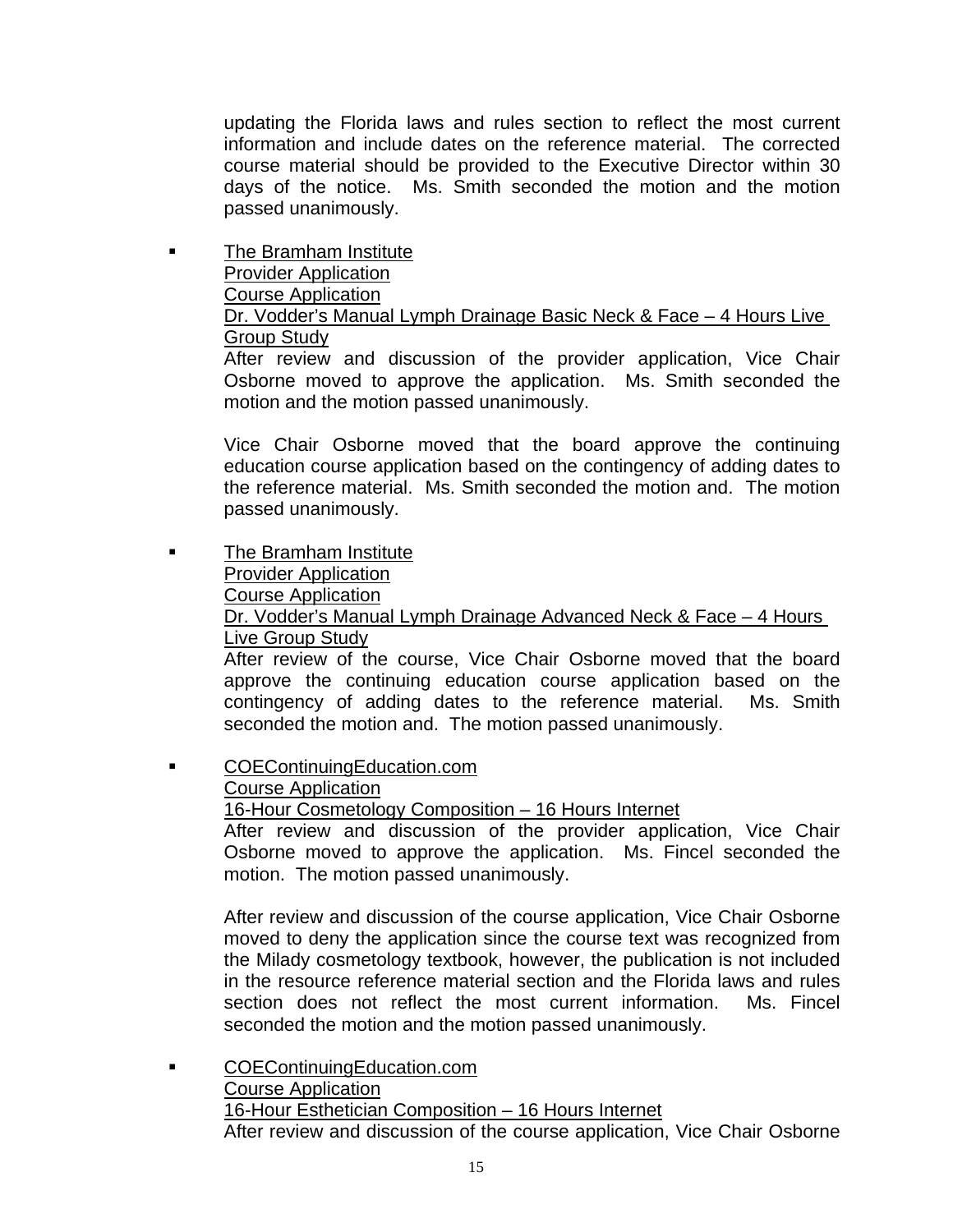moved to deny the application since the course text was recognized from the Milady cosmetology textbook, however, the publication is not included in the resource reference material section and the Florida laws and rules section does not reflect the most current information. Ms. Fincel seconded the motion and the motion passed unanimously.

 COEContinuingEducation.com Course Application 16-Hour Manicurist Composition - 16 Hours Internet

After review and discussion of the course application, Vice Chair Osborne moved to deny the application since the course text was recognized from the Milady cosmetology textbook, however, the publication is not included in the resource reference material section and the Florida laws and rules section does not reflect the most current information. Ms. Fincel seconded the motion and the motion passed unanimously.

# The International Dermal Institute

Course Application

International Skin Care Techniques – 30 Hours Live Group Study

Due to a potential conflict of interest, Ms. Smith recused herself from voting in this matter.

After review and discussion of the course application, Vice Chair Osborne moved to deny the application since the course appears to be product driven. Ms. Fincel seconded the motion and the motion passed unanimously.

# **The International Dermal Institute**

# Course Application

Acne: Types, Triggers and Treatments - 6 Hours Live Group Study

Due to a potential conflict of interest, Ms. Smith recused herself from voting in this matter.

After review and discussion of the course application, Vice Chair Osborne moved to deny the application since the course appears to be product driven. Ms. Fincel seconded the motion and the motion passed unanimously.

 The International Dermal Institute Course Application Hydroxy Acids and Exfoliation Techniques – 6 Hours Live Group Study Due to a potential conflict of interest, Ms. Smith recused herself from voting in this matter.

After review and discussion of the course application, Vice Chair Osborne moved to deny the application since the course appears to be product driven. Ms. Fincel seconded the motion and the motion passed unanimously.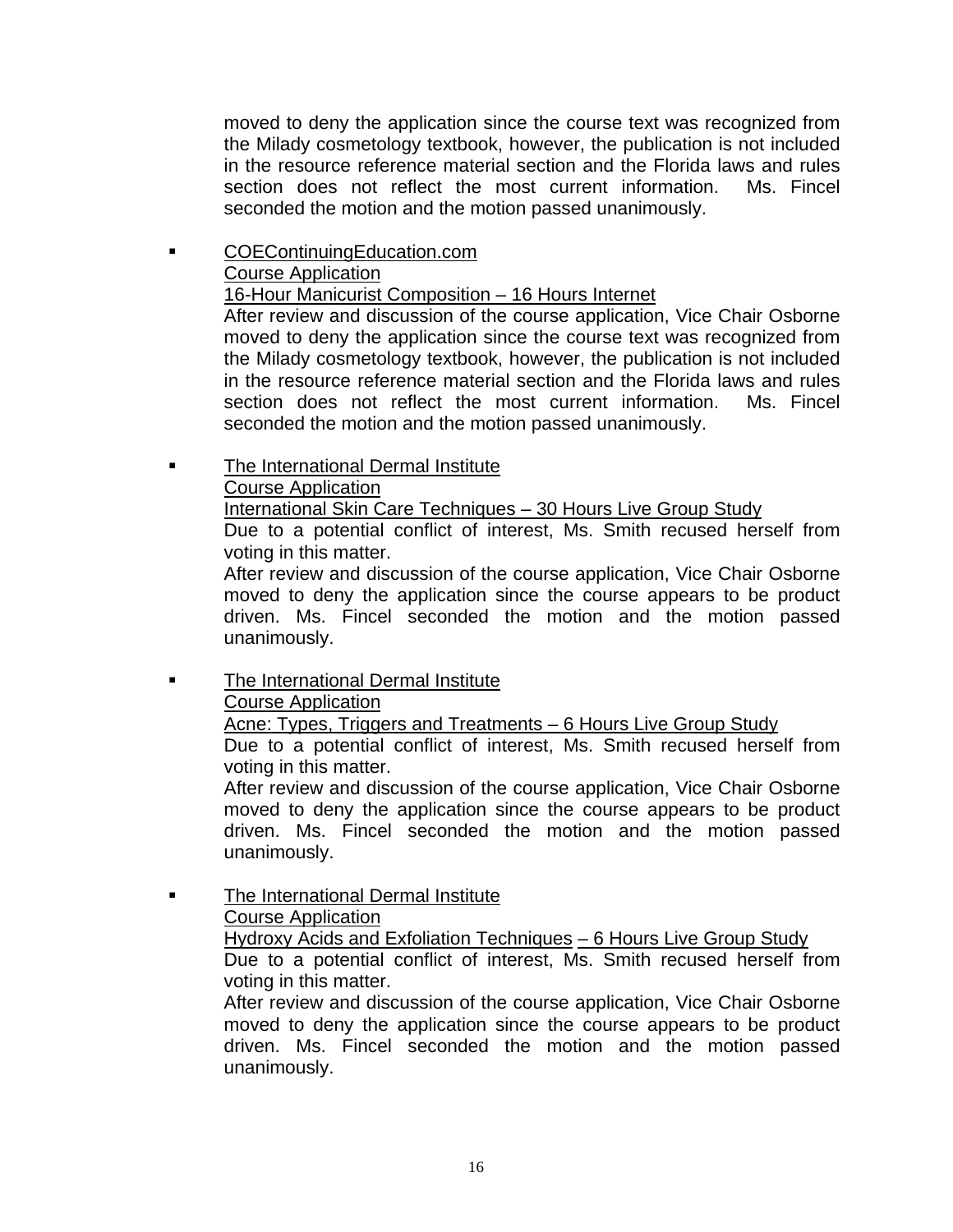The International Dermal Institute Course Application Photo Damaged and Aging Skin – 6 Hours Live Group Study Due to a potential conflict of interest, Ms. Smith recused herself from voting in this matter. After review and discussion of the course application, Vice Chair Osborne moved to deny the application since the course appears to be product driven. Ms. Fincel seconded the motion and the motion passed unanimously. **The International Dermal Institute**  Course Application Treating Rosacea and Sensitized Skin – 6 Hours Live Group Study Due to a potential conflict of interest, Ms. Smith recused herself from

voting in this matter. After review and discussion of the course application, Vice Chair Osborne

moved to deny the application since the course appears to be product driven by promoting the company's own product. Ms. Fincel seconded the motion and the motion passed unanimously.

**Family Haircuts, LLC, d/b/a Quickcut**  Provider Application Course Application Quickcut – 4 Hours Live Group Study

After review and discussion of the provider application, Chair Jowers moved to approve the application. Ms. Smith seconded the motion. The motion passed unanimously.

After review and discussion of the course application, Ms. Smith moved to approve the application. Vice Chair Osborne seconded the motion and the motion passed unanimously.

#### **Committee Reports**

#### **Continuing Education Committee – Ginny Fincel, Chair**

Ms. Fincel had no additional report at this time.

#### **Rule Committee Report – Donna Osborne, Chair**

 This subject matter was addressed under the New Business agenda item. Vice Chair Osborne had nothing further to report.

#### **Legislative Committee – Donna Osborne, Chair**

Vice Chair Osborne had nothing further to report.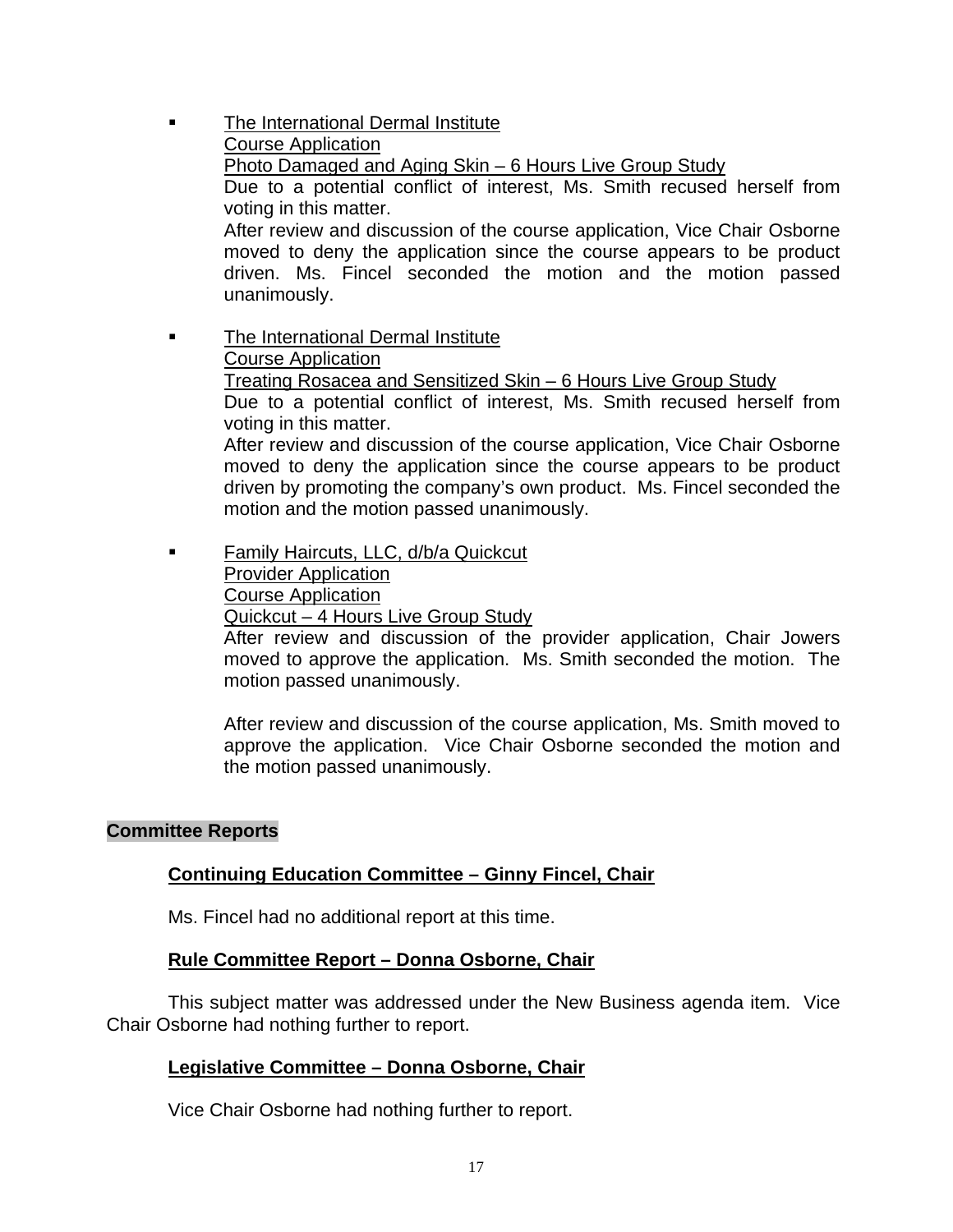## **Old Business**

# Garra Rufa, Pedicure Fish, In Cosmetology Salons in Florida

 This matter was continued from the July 28, 2008, cosmetology board meeting to determine if the fish pedicure service can be performed in cosmetology salons in Florida. Items to consider regarding this subject include the sanitation practices of the receptacle while maintaining the health and safety of the fish, will patrons be receiving pedicure services in conjunction to the fish pedicure, would this service create possible repercussions with other state agencies such as the Department of Health, the Department of Environmental Protection and the Fish and Wildlife Conservation Commission. Also, to be considered is the regulation enforcement and discipline guidelines. The board agreed that this is a very serious matter and asked Ms. Ann Cocheu, Assistant Attorney General, to contact the Generals Counsel of the Fish and Wildlife Conservation Commission, the Department of Environmental Protection and the Department of Health to determine if they have any comments on the issue. The board agreed that this matter should be continued for further discussion at the January 26, 2009, board meeting.

#### **New Business**

 In response to the rule development workshop conducted on Sunday, October 12, 2008, for the facial curriculum referenced in Chapter 61G5-22, Florida Administrative Code, Vice Chair Osborne moved to have Ms. Cocheu notice for development the proposed language for Rule 61G5-22.006, Florida Administrative Code. The proposed language is as follows:

 "Service" shall be defined as a facial, which includes a client consultation/skin analysis; exfoliation, either manual, mechanical or chemical; cleansing; toning; manipulations; and packs, masks or other treatments as needed."

| Theory Items:                                      |           |
|----------------------------------------------------|-----------|
| <b>Florida Law and Rules</b>                       | 5 hours   |
| HIV and AIDS                                       | 4 hours   |
| Sanitation                                         | 10 hours  |
| <b>Ethics</b>                                      | 2 hours   |
| <b>Basics of Electricity</b>                       | 8 hours   |
| <b>Facial Techniques and Contraindications</b>     | 66 hours  |
| <b>Product Chemistry</b>                           | 8 hours   |
| Hair Removal                                       | 2.5 hours |
| Makeup                                             | 2 hours   |
| Skin Theory and Diseases and Disorders of the Skin | 85 hours  |
|                                                    |           |

Types of Services:

 Facials, manual and mechanical--including masks, packs or treatments—must be performed on a variety of skin types including: 40 services (40 hrs)

- Normal Skin
- Oily Skin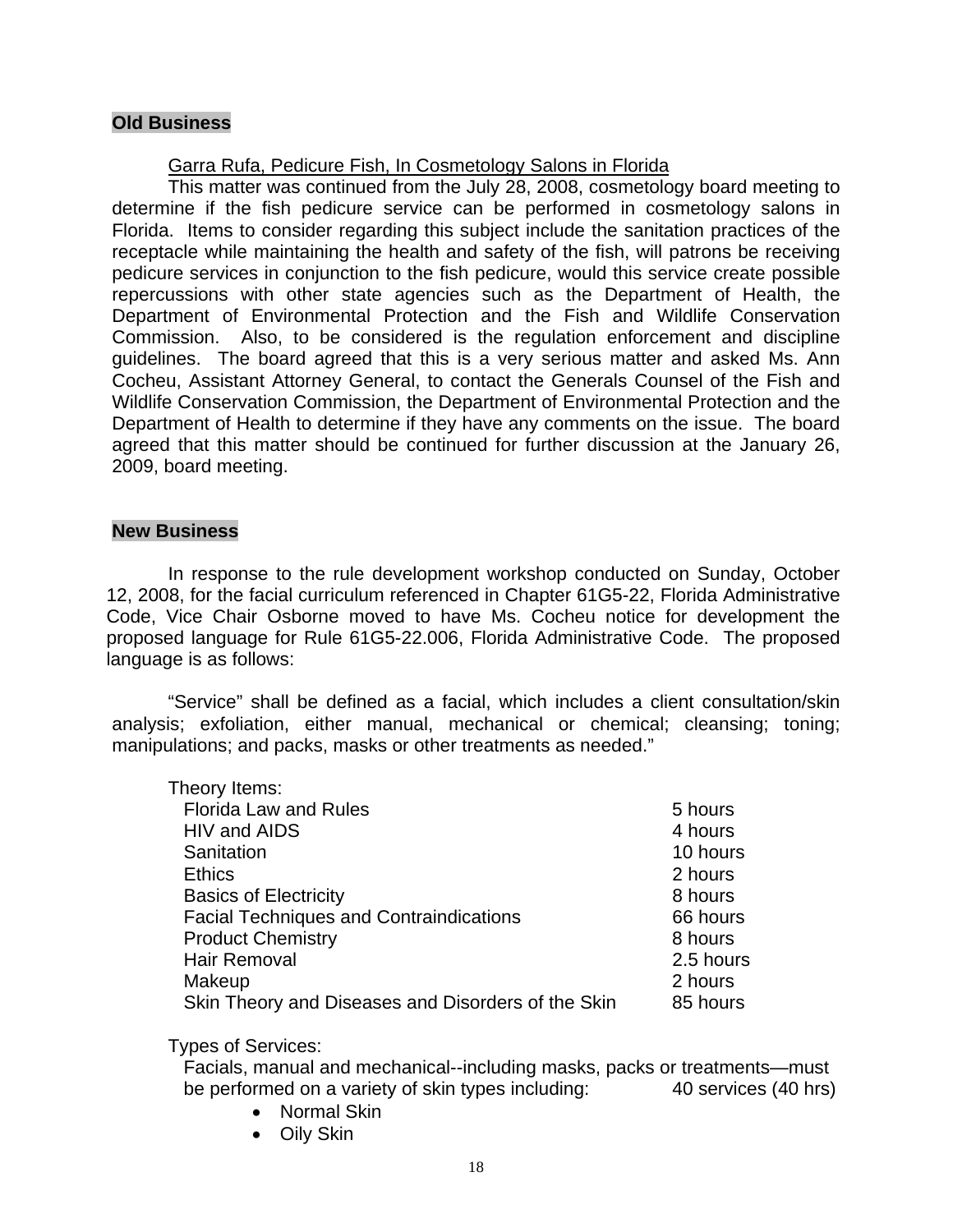- Dry Skin
- Combination Skin
- Problem Skin
- Mature Skin

| Set up, use and maintenance of electrical devices<br>Hair removal, including tweezing, waxing, threading | 5 services (1.25 hrs) |
|----------------------------------------------------------------------------------------------------------|-----------------------|
| and sugaring                                                                                             | 20 services (5 hrs)   |
| Makeup application comprised of a combination of                                                         |                       |
| daytime and nighttime looks                                                                              | 10 services (5 hrs)   |
| Lash and brow tinting                                                                                    | 10 services (5 hrs)   |
| Eyelash applications including strip lashes, individual                                                  |                       |
| lashes, and semi-permanent lashes                                                                        | 10 services (10 hrs)  |
| <b>Manual extractions</b>                                                                                | 5 service (1.25 hrs)  |

## **Other Business**

## **Executive Directors Report**

 Financial Report, June 30, 2008 – Operating Account Financial Report, June 30, 2008 – Unlicensed Activity Account

 Ms. Barineau informed the board that as of June 30, 2008, the balances in the Operating and Unlicensed Activity Accounts were (\$66,023) and \$944,094 respectively.

## Complaints and Investigative Statistics Report July 2008- August 2008

 Ms. Barineau informed the board that the complaints and investigative statistics report for July 2008 through August 2008 was included in the agenda for informational purposes.

# National-Interstate Council of State Boards of Cosmetology, Inc. (NIC) Newsletter Volume 64, No. 3

 Ms. Barineau noted that the newsletter was included in the agenda for informational purposes.

## **Regulation Report**

 Ms. Barineau mentioned the discrepancies in the fine amounts contained in the disciplinary guidelines rule. After discussion, Chair Jowers moved to have Ms. Cocheu notice the disciplinary guidelines rule 61G5-30.004, Florida Administrative Code, for development for at the January 2009 board meeting. Ms. Smith seconded the motion and the motion passed unanimously.